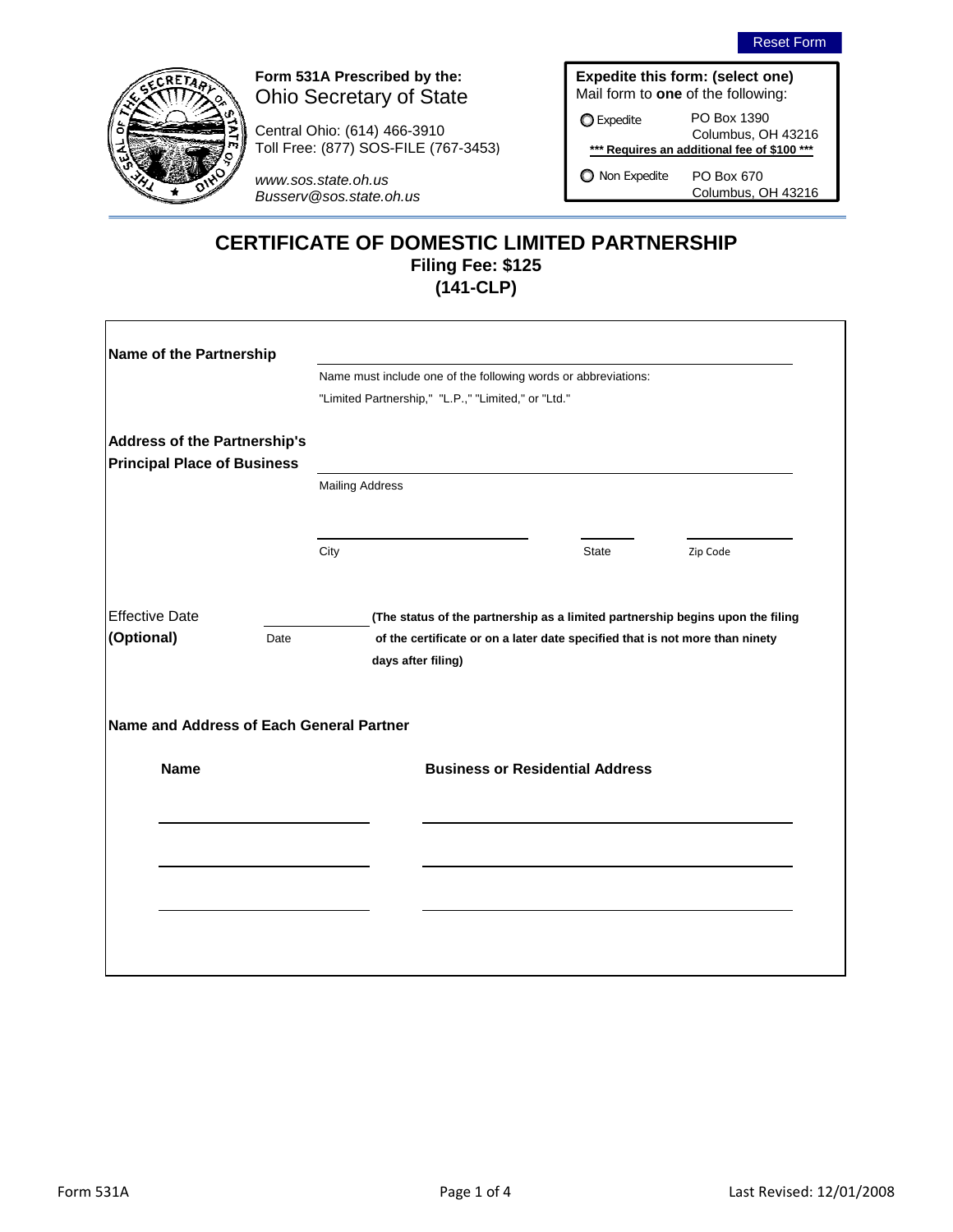| The undersigned authorized representative(s) of                                                                                                                                                       |                                  |                      |          |
|-------------------------------------------------------------------------------------------------------------------------------------------------------------------------------------------------------|----------------------------------|----------------------|----------|
|                                                                                                                                                                                                       |                                  |                      |          |
|                                                                                                                                                                                                       | Name of Limited Partnership      |                      |          |
|                                                                                                                                                                                                       |                                  |                      |          |
| hereby appoints the following to be Statutory Agent upon whom any process, notice or demand required<br>or permitted by statute to be served upon the limited partnership may be served. The name and |                                  |                      |          |
| address of the agent is                                                                                                                                                                               |                                  |                      |          |
|                                                                                                                                                                                                       |                                  |                      |          |
| <b>Agent Name</b>                                                                                                                                                                                     |                                  |                      |          |
|                                                                                                                                                                                                       |                                  |                      |          |
| <b>Mailing Address</b>                                                                                                                                                                                |                                  |                      |          |
|                                                                                                                                                                                                       |                                  |                      |          |
| City                                                                                                                                                                                                  |                                  | Ohio<br><b>State</b> | Zip Code |
|                                                                                                                                                                                                       |                                  |                      |          |
|                                                                                                                                                                                                       | <b>ACCEPTANCE OF APPOINTMENT</b> |                      |          |
|                                                                                                                                                                                                       |                                  |                      |          |
| The undersigned, named herein as the statutory agent for                                                                                                                                              |                                  |                      |          |
|                                                                                                                                                                                                       |                                  |                      |          |
|                                                                                                                                                                                                       | Name of Limited Partnership      |                      |          |
|                                                                                                                                                                                                       |                                  |                      |          |
| hereby acknowledges and accepts the appointment of agent for said limited partnership                                                                                                                 |                                  |                      |          |
|                                                                                                                                                                                                       |                                  |                      |          |
|                                                                                                                                                                                                       |                                  |                      |          |
|                                                                                                                                                                                                       | Signature of Statutory Agent     |                      |          |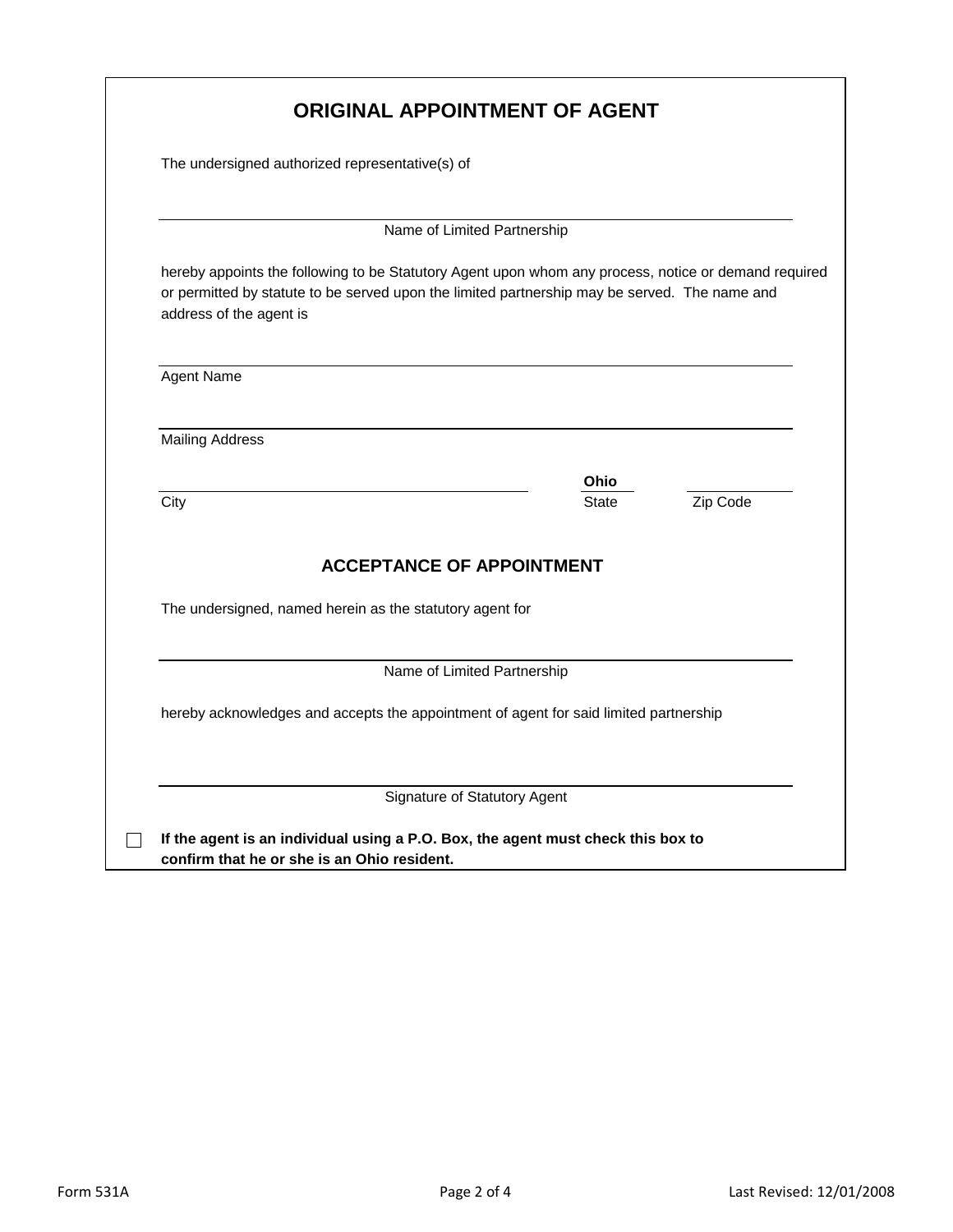|                                                                                 | By signing and submitting this form to the Ohio Secretary of State, the undersigned hereby certifies<br>that he or she has the requisite authority to execute this document. |      |
|---------------------------------------------------------------------------------|------------------------------------------------------------------------------------------------------------------------------------------------------------------------------|------|
| <b>REQUIRED</b><br>Must be authenticated<br>(signed) by all<br>general partners | Signature                                                                                                                                                                    | Date |
|                                                                                 | <b>Print Name</b>                                                                                                                                                            |      |
|                                                                                 | Signature                                                                                                                                                                    | Date |
|                                                                                 | <b>Print Name</b>                                                                                                                                                            |      |
|                                                                                 | Signature                                                                                                                                                                    | Date |
|                                                                                 | <b>Print Name</b>                                                                                                                                                            |      |
|                                                                                 | Signature                                                                                                                                                                    | Date |
|                                                                                 | <b>Print Name</b>                                                                                                                                                            |      |